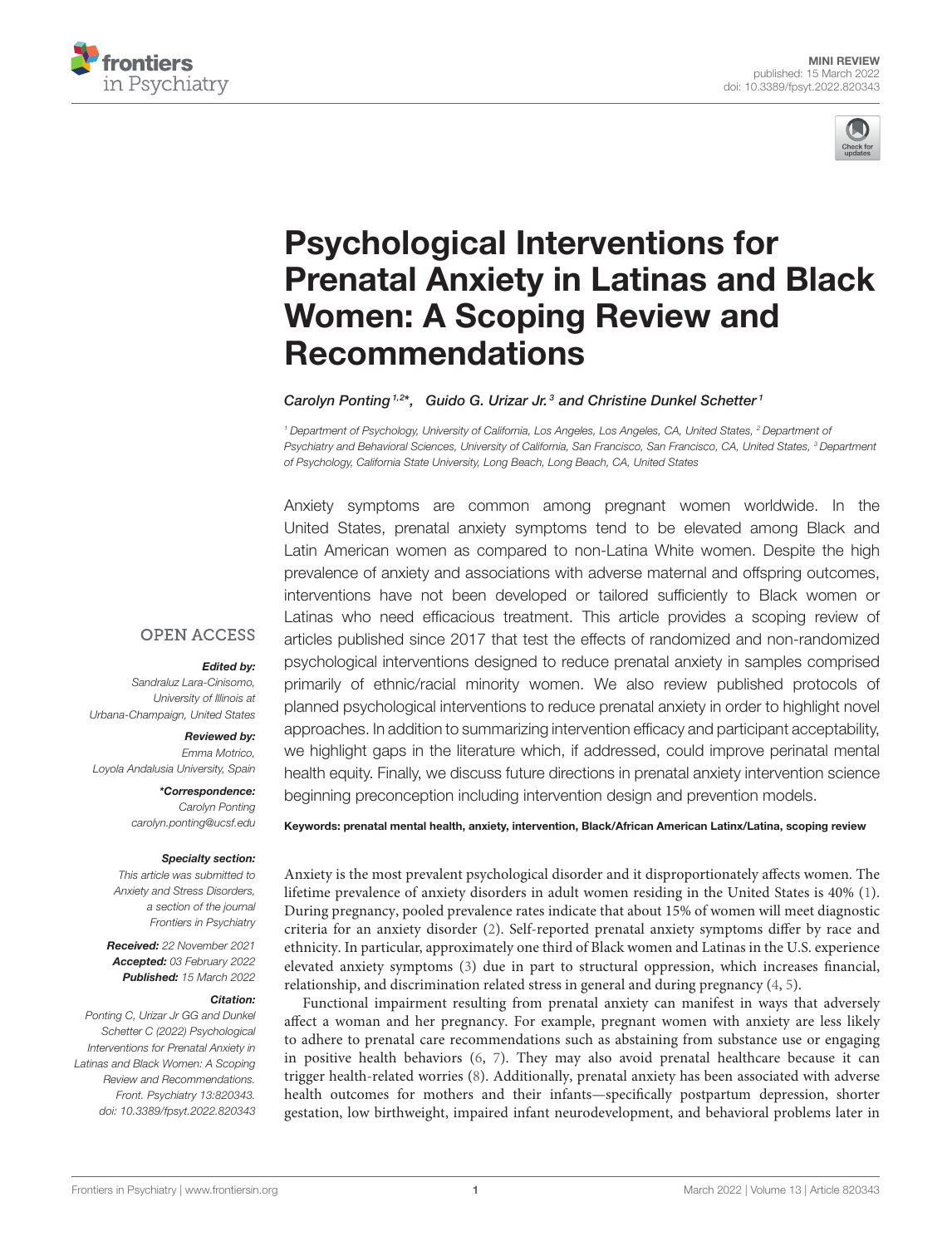childhood [\(9](#page-8-4)[–11\)](#page-8-5). Given its high prevalence and associated longterm health risks for mothers and their children, prenatal anxiety screening and interventions are urgently needed.

Treatments for anxiety in adults include psychotherapy and medication. However, the safety of psychotropic medications in pregnancy continues to be debated. While medications such as benzodiazepines and serotonin reuptake inhibitors have been reliably linked to adverse infant outcomes (e.g., low birth weight, pre-term birth), the magnitude of these risks is not yet established [\(12,](#page-8-6) [13\)](#page-8-7). Additionally, in cases where anxiety is severely impairing, providers must weigh whether abstaining from medication might result in symptom exacerbation [\(14\)](#page-8-8) with negative consequences for mothers and offspring. Thus, while the American College of Obstetricians and Gynecologists [\(15\)](#page-8-9) maintains that the cost-benefit analysis for medication ought to be made on a case-by-case basis, psychotherapy is widely considered as a first line intervention to reduce prenatal anxiety.

Nonetheless, referrals to psychotherapeutic services in obstetric settings are infrequent [\(16\)](#page-8-10). Among low-income and ethnic and racial minority women, structural barriers including lack of insurance and discrimination in prenatal health care settings [\(17\)](#page-8-11) reduce regular attendance at prenatal health appointments [\(18,](#page-8-12) [19\)](#page-8-13). Less frequent interactions with prenatal health care providers along with stigma surrounding disclosure of mental health concerns [\(20\)](#page-8-14) also limit the likelihood of coordinated mental health care among pregnant ethnic and racial minority women. Survey data substantiate disparities in service utilization by women of color. In a representative sample of over 2,100 women who gave birth in California in 2016, Black women and Latinas utilized perinatal mental health services at significantly lower rates than their non-Latina counterparts despite having more internalizing symptoms [\(21\)](#page-8-15). Thus, for a variety of reasons, psychotherapy is underutilized during pregnancy and particularly among Black women and Latinas.

Compounding barriers to obtaining mental health services in pregnancy is the need for more evidence regarding which interventions are most likely to be effective. For example, Cognitive Behavioral Therapy (CBT) is considered a goldstandard intervention for anxiety in the general population [\(22\)](#page-8-16), but is infrequently tested in pregnant samples. Results from intervention studies with small sample sizes (most  $n's < 15$ ) have shown mixed effects of CBT on prenatal anxiety. That is, some studies show CBT to be beneficial in reducing prenatal anxiety symptoms [\(23](#page-8-17)[–25\)](#page-8-18), whereas others show no intervention effects [\(26,](#page-8-19) [27\)](#page-8-20).

In RCTs that enroll a significant number of ethnic and racial minorities, investigators infrequently report results by race and ethnicity [\(28\)](#page-8-21), masking whether existing prenatal interventions are equally effective for Black women and Latinas. In general, testing the relative efficacy of evidencebased psychotherapies across racial/ethnic groups is much needed. Research to date suggests that ethnic and racial minorities show better psychological outcomes when treated with culturally adapted intervention protocols as compared to standard protocols [\(29\)](#page-8-22). Thus, assessing whether prenatal intervention effects are generalizable to Black women and Latinas is critical, and can help identify particular psychotherapy modalities or styles of delivery in need of cultural tailoring [\(30\)](#page-8-23). For example, intervention protocols that standardize clinical consultation with case managers to address system-level factors like housing insecurity that contribute to women's prenatal anxiety may enhance the efficacy of prenatal interventions among at-risk populations.

A recent systematic review evaluated the treatment outcome literature among Black or Latina pregnant women who received a psychological intervention to reduce symptoms of depression or anxiety [\(31\)](#page-8-24). For inclusion in the review at least 75% of the treatment sample had to identify as Black or Latina. The authors found that that only two published studies—both testing interpersonal therapy—have sought to reduce anxious symptoms during pregnancy [\(31\)](#page-8-24). In both studies, women who were randomized to the intervention group did not fare better than women in the control condition with respect to a reduction in anxiety symptoms. Therefore, results of the review found that none of the delivered psychotherapies for prenatal anxiety met the criteria to be considered evidence-based among Black women or Latinas.

Data from Ponting et al. [\(31\)](#page-8-24) show that the last identified anxiety intervention tested with a majority Black and Latina sample was published in 2017. In the present article, we provide an update to the Ponting et al. [\(31\)](#page-8-24) review by searching for psychological interventions reporting on prenatal anxiety efficacy in studies enrolling at least 50% Black women and Latinas from 2017 through 2021. We also review published protocols for prenatal anxiety reduction during this same time to describe recent patterns in intervention science for prenatal anxiety.

We take a scoping review approach that is appropriate for identifying themes and discussing gaps within a content area [\(32\)](#page-8-25). This method may be especially helpful when the content area has a limited evidence base, as is the case for anxiety interventions in pregnancy. Based on our review, we suggest several directions to improve efficacy and equity in psychotherapy research for prenatal anxiety as yet.

### METHOD

#### Eligibility Criteria

We utilized a scoping review methodology [\(32\)](#page-8-25) to search for psychological interventions published during the last 5 years (2017–2021) to treat prenatal anxiety in ethnic and racial minorities. The written protocol for this scoping review was adapted from a previously registered protocol of the authors (see: Prospective Register of Ongoing Systematic Reviews ID: CRD42018106228) in three ways. First, only studies treating anxiety were included. Second a smaller proportion of the treatment sample had to identify as Black or Latina (i.e., >50 vs. >75%). Third, published protocols with anxiety outcome measures were included even if they did not yet have efficacy data.

Thus, studies were included if they tested a psychological intervention delivered during pregnancy, and if they reported on a standardized instrument to measure anxiety (e.g., GAD-7; STAI) at pre and post treatment. Samples had to be comprised of at least 50% Black or Latina participants, a standard used in prior perinatal intervention reviews with ethnic and racial minority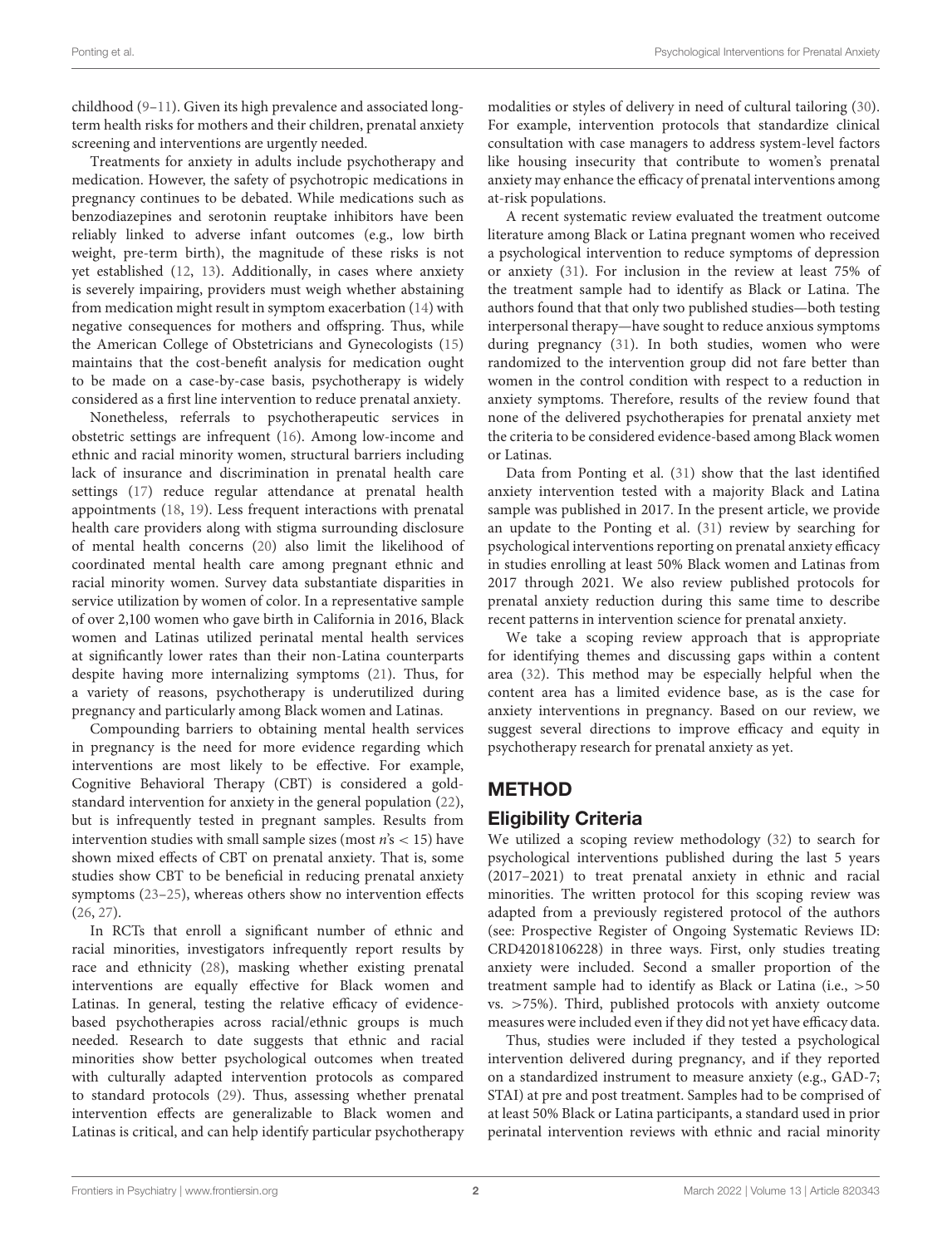

<span id="page-2-0"></span>women [\(33\)](#page-8-26). Given the dearth of efficacy studies for prenatal anxiety, we also included published intervention protocols for treating anxiety in pregnancy. Intervention protocols describe RCTs currently in progress. Although we cannot yet report on their efficacy, they reflect upcoming advances in prenatal anxiety treatment modality and delivery. Studies on psychopharmacology or complementary and alternative therapies (e.g., massage, yoga) were excluded.

#### Search Strategy

The research team consulted with an experienced research librarian to develop search terms for the scoping review (all search syntax is available in **[Supplement](#page-7-4)**). Five databases were searched: PubMed©, CINAHL©, PsycINFO©, ProQuest Dissertation and Theses AI©, and Web of Science Articles published from January 2017 through September 2021. In total, searches produced 240 studies. Duplicates were identified using Rayaan [\(34\)](#page-8-27), an online tool, and confirmed by a member of the review team, leaving 191 unique articles.

The methods sections of the 191 articles were examined next. One reviewer screened study abstracts for eligibility based on inclusion/exclusion criteria and consulted with the research team to reach consensus if unsure about inclusion (see **[Figure 1](#page-2-0)** for detailed information about exclusion). At this stage, a total of 172 articles were excluded, in most cases because studies did not test a psychological intervention, and instead were observational studies of mental health during pregnancy ( $n = 130$ ). Rayaan [\(34\)](#page-8-27) was used to store all article abstracts and catalog the reason for inclusion or exclusion. The remaining 19 articles underwent fulltext review, during which 16 articles were excluded. Scanning reference sections (e.g., snowball approach), and searching Google Scholar [\(35\)](#page-8-28) increased search comprehensiveness and led to the addition of seven articles. Thus, a total of seven studies met all inclusion criteria for this scoping review—two were intervention efficacy studies and five were registered intervention protocols for prenatal anxiety.

### Data Extraction

The following were extracted from the two intervention efficacy studies: (1) intervention characteristics (intervention format, treatment modality, provider type, number of sessions, setting); (2) participant demographics (race/ethnicity), (3) U.S. vs. foreign born, and indicators of income); (4) the perinatal period during which the intervention was delivered; (5) type of study design (e.g., RCT, pre-post design); (6) outcomes pertaining to anxiety; (7) the use of cultural adaptations; and (8) intervention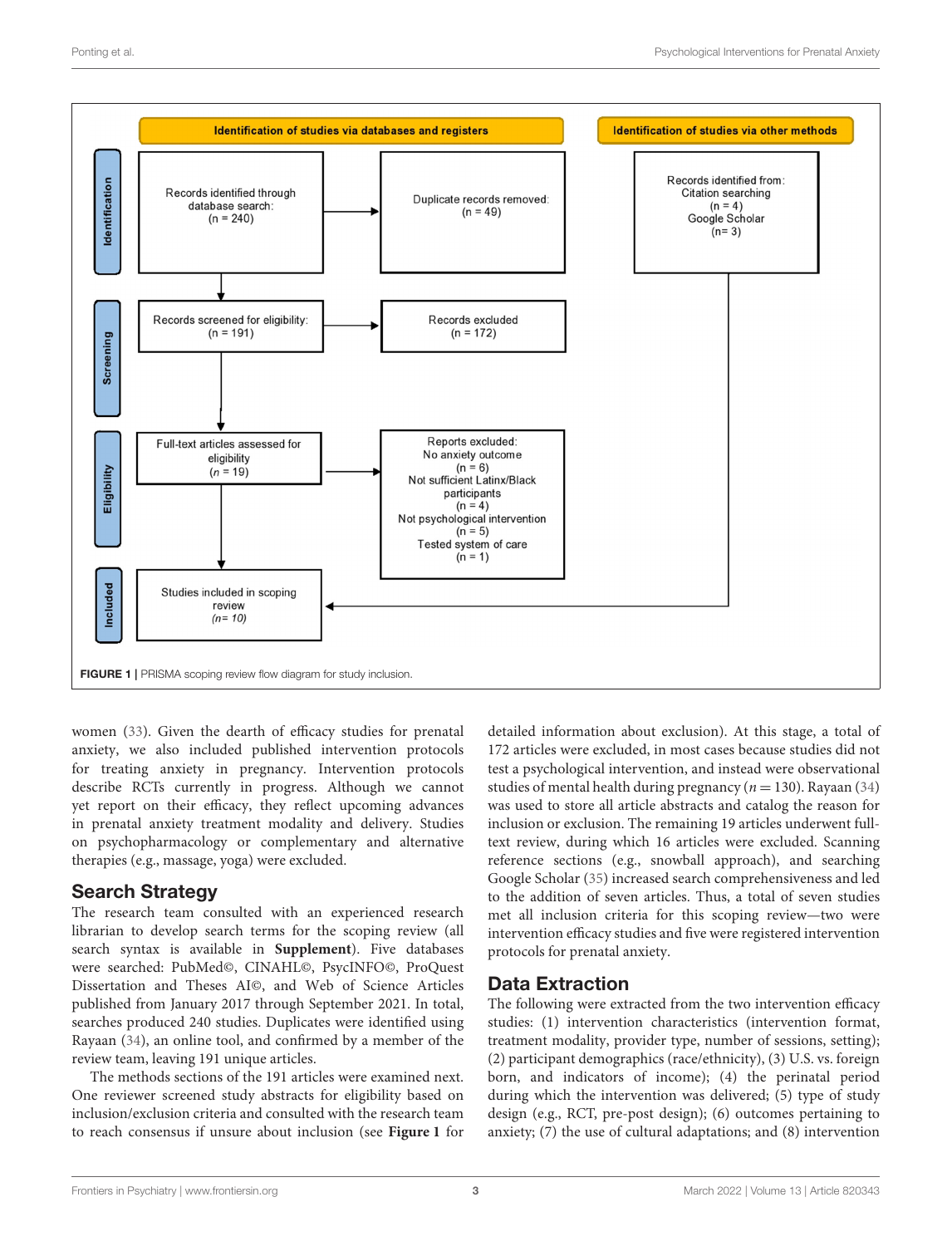<span id="page-3-0"></span>

| <b>References</b>                           | Intervention (a) format, (b) treatment<br>modality, (c) # sessions, attendance, (d)<br>provider (and provider education),<br>(e) setting                                                                                                                                                                                                                                               | Study design | <b>Results main effects</b>                                                                                                                                                                                                                                                                                                                                               | <b>Cultural factors</b>                                                                                                                                                                                                                                   | <b>Acceptability</b>                                                                                                                                                                                                                          |
|---------------------------------------------|----------------------------------------------------------------------------------------------------------------------------------------------------------------------------------------------------------------------------------------------------------------------------------------------------------------------------------------------------------------------------------------|--------------|---------------------------------------------------------------------------------------------------------------------------------------------------------------------------------------------------------------------------------------------------------------------------------------------------------------------------------------------------------------------------|-----------------------------------------------------------------------------------------------------------------------------------------------------------------------------------------------------------------------------------------------------------|-----------------------------------------------------------------------------------------------------------------------------------------------------------------------------------------------------------------------------------------------|
| <b>Efficacy studies</b>                     |                                                                                                                                                                                                                                                                                                                                                                                        |              |                                                                                                                                                                                                                                                                                                                                                                           |                                                                                                                                                                                                                                                           |                                                                                                                                                                                                                                               |
| Lenz and Potts (36)                         | <b>RCT</b><br>(a) individual (b) IPT (c) 9 sessions (one<br>ethnographic introductory session $+8$ IPT<br>sessions); plus maintenance treatment session<br>if participant finish all nine sessions (d) Clinical<br>Psychologists, master's level clinicians (e)<br>research clinic, participant homes, or other<br>community locations<br>(a) individual (b) ACT and<br>Pilot Pre-Post |              | Women in both the intervention and<br>Not reported<br>enhanced prenatal care groups did<br>not show significant reductions in<br>anxiety symptoms (STAI-Brief).                                                                                                                                                                                                           |                                                                                                                                                                                                                                                           | Participants assigned to brief-IPT<br>reported high scores on the Client<br>Satisfaction Questionnaire at the<br>37-39 weeks assessment (IPT $M =$<br>$30.60$ , SD = 1.89, range $25-32$ )                                                    |
| Ruiz et al. (37)                            | Problem-Solving Therapy (c) six sessions (d)<br>Nurse practitioners (NPs) or certified<br>nurse midwives (e) primary clinic, OBGYN office                                                                                                                                                                                                                                              | design       | Women in the intervention group<br>showed significant reductions in<br>anxiety symptoms (BAI) between<br>baseline and post-intervention $(d =$<br>0.31, small to medium effect).                                                                                                                                                                                          | High satisfaction ratings ( $M = 7$ out of<br>Yes: "considerations for<br>7) for satisfaction, relevance and<br>family roles and hierarchies,<br>culturally relevant<br>recommendation to other pregnant<br>metaphors/mindfulness<br>people.<br>exercise" |                                                                                                                                                                                                                                               |
| Randomized controlled trial study protocols |                                                                                                                                                                                                                                                                                                                                                                                        |              |                                                                                                                                                                                                                                                                                                                                                                           |                                                                                                                                                                                                                                                           |                                                                                                                                                                                                                                               |
| Atif et al. (38)                            | (a) individual OR group (b) CBT (c) six sessions,<br>time client dependent $\sim$ 1 h, option for up to six<br>booster sessions (d) Para-professionals<br>(bachelor's level volunteers with no prior mental<br>health training with nursing backgrounds) (e)<br>hospital                                                                                                               | <b>RCT</b>   | Primary hypothesis: The intervention<br>will address symptoms of anxiety as<br>measured by the HADS before these<br>become chronic, severe, and<br>debilitating, and therefore will be<br>preventative, allowing women to learn<br>strategies for stress management and<br>problem solving before the symptoms<br>become ingrained.                                       | Yes: "The intervention used<br>culturally appropriate<br>illustrations and examples of<br>healthy activities to set tasks<br>in collaboration with women<br>to encourage engaging<br>unhelpful behaviors"                                                 | An initial sample of five women rated<br>the intervention as helpful and<br>acceptable to them and their family<br>members; resulting in greater<br>awareness of their feelings, stress<br>management and strategies to<br>improve wellbeing. |
| Bright et al. (39)                          | (a) individual (b) online IPT (c) six<br>30-min sessions (d) none, self-quided (e) online                                                                                                                                                                                                                                                                                              | <b>RCT</b>   | Primary hypothesis: Participants<br>randomized to the intervention will<br>have clinical levels of anxiety at lower<br>percentages post-treatment than<br>women randomized to routine care as<br>measured by the DASS-21.                                                                                                                                                 | None stated.                                                                                                                                                                                                                                              | Planned assessment of percentage of<br>participants who report the modules<br>and activities in the intervention as<br>easily understood and navigated to<br>measure acceptability.                                                           |
| Challacombe et al. (40)                     | (a) individual (b) CBT (c) Fout to five 2-h<br>sessions vs. 8-10 1-h sessions (d)<br>"experienced therapists" (e) national publicly<br>funded healthcare setting                                                                                                                                                                                                                       | <b>RCT</b>   | Primary hypothesis: Participants with<br>clinical diagnoses of OCD, PTSD,<br>Social Anxiety or Panic Disorder<br>randomized to time intensive or<br>standard weekly intervention will<br>show reductions in anxiety as<br>measured by the GAD-7 or disorder<br>specific measures (e.g., OCI for OCD,<br>MI for Panic Disorder, IES for PTSF,<br>SPIN for Social Anxiety). | None stated.                                                                                                                                                                                                                                              | Planned qualitative interviews to<br>assess acceptability of recruitment<br>methods, assessment measures.<br>intervention mode, and delivery.                                                                                                 |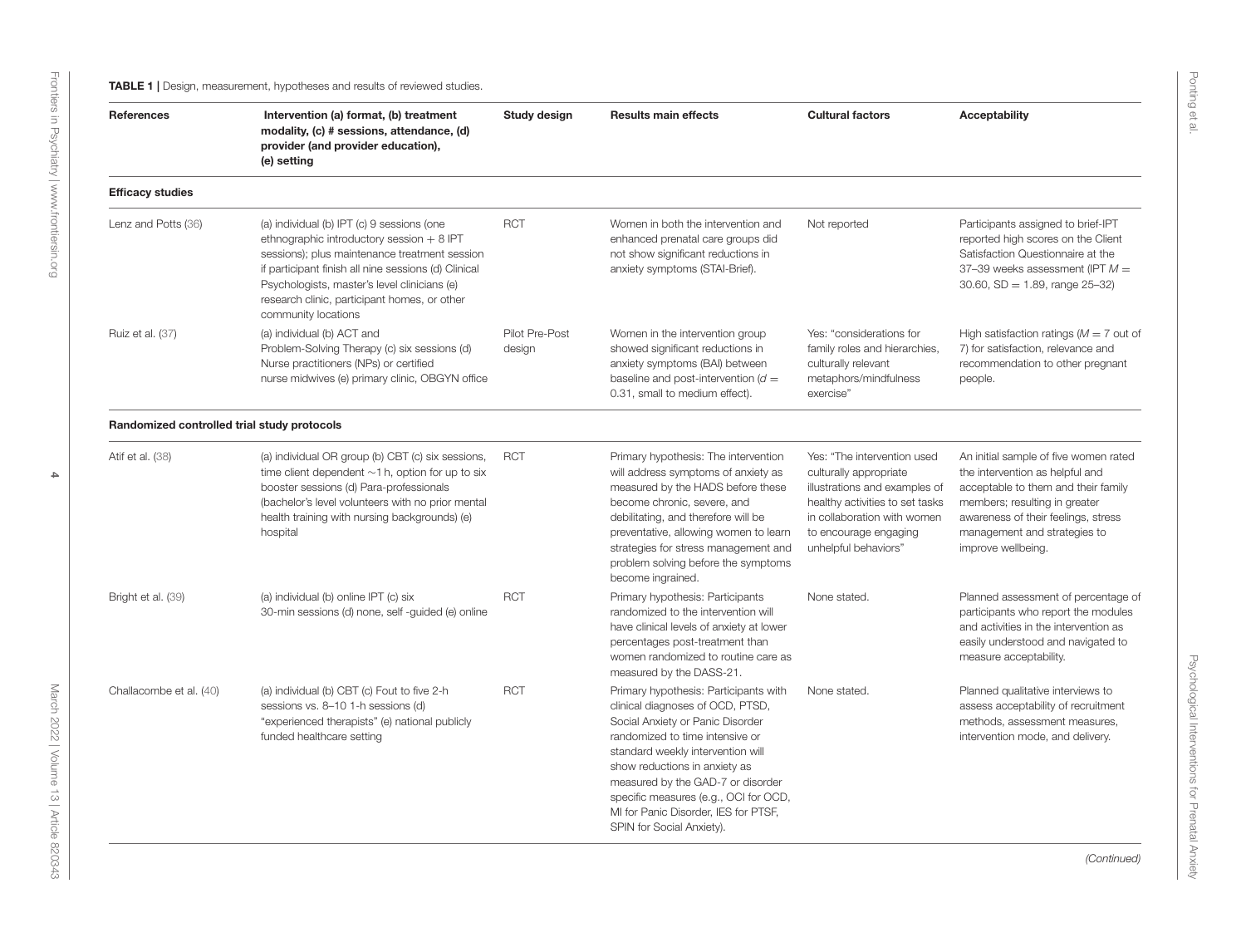| References           | Intervention (a) format, (b) treatment<br>modality, (c) # sessions, attendance, (d)<br>provider (and provider education),<br>(e) setting                                                                                                                                          | Study design | <b>Results main effects</b>                                                                                                                                                                                                                                                                                                    | <b>Cultural factors</b>                                                                                                                                                                                                                                           | <b>Acceptability</b>                                                                   |
|----------------------|-----------------------------------------------------------------------------------------------------------------------------------------------------------------------------------------------------------------------------------------------------------------------------------|--------------|--------------------------------------------------------------------------------------------------------------------------------------------------------------------------------------------------------------------------------------------------------------------------------------------------------------------------------|-------------------------------------------------------------------------------------------------------------------------------------------------------------------------------------------------------------------------------------------------------------------|----------------------------------------------------------------------------------------|
| Jackson et al. (41)  | (a) individual (b) CBT (c) eight sessions (d)<br>Perinatal clinical nurse specialist (e)<br>hospital-based perinatal outpatient program                                                                                                                                           | <b>RCT</b>   | Primary hypothesis: Participants<br>randomized to the intervention will<br>show less anxiety than those in the<br>control condition, as measured by the<br>STAI. We also hypothesize this study<br>will be feasible in terms of fidelity and<br>deliverability, as well as be highly<br>acceptable to participants.            | None stated.                                                                                                                                                                                                                                                      | Four open-ended qualitative<br>questions planned to assess<br>acceptability.           |
| Loughnan et al. (42) | (a) individual (b) iCBT (c) three sessions, time<br>client dependent $\sim$ 1 h (d) None-self-guided (e)<br>client's choice (remote, online)                                                                                                                                      | <b>RCT</b>   | Primary hypothesis: Participants<br>randomized to the intervention will<br>show significantly fewer symptoms of<br>anxiety compared to those in usual<br>care, as measured by the GAD-7.                                                                                                                                       | None stated.                                                                                                                                                                                                                                                      |                                                                                        |
| Melnyk et al. (43)   | (a) group (b) CBT $+$ positive parenting (c) six<br>2-h sessions (d) advanced practice nurses (e)<br>prenatal clinic                                                                                                                                                              | <b>RCT</b>   | Primary Hypothesis: Participants<br>randomized to the intervention will<br>show significantly less anxiety at 4-6<br>weeks postpartum (3months<br>post-intervention), and at 6 moths<br>postpartum (8 months<br>post-intervention) than will<br>participants in the attentional control<br>condition as measured by the GAD-7. | Yes: "sessions that are<br>culturally sensitive, readable<br>at the sixth grade reading<br>level and focused on<br>empowering pregnant<br>minority women to engage<br>in healthy lifestyle<br>behaviors". Prior delivery<br>with ethnic/racial minority<br>women. |                                                                                        |
| O'Brien et al. (44)  | (a) group (b) Enhanced Triple P for Baby<br>(positive parenting program); Mellow Bumps<br>(reflective functioning, self-care, parenting) (c)<br>four 2-h sessions (ETPB); six 2-h sessions (MB)<br>(d) facilitators with health visiting or<br>midwifery backgrounds (e) multiple | <b>RCT</b>   | Primary Hypothesis: Women<br>randomized to either intervention will<br>show reduced anxiety as compared<br>to women receiving usual care.                                                                                                                                                                                      | Yes: Planned interviews with<br>the Heads of Midwifery<br>planned delivery settings to<br>gain further insights into the<br>ways in which the local<br>context and organizational<br>culture might have impacted<br>recruitment                                   | Documented acceptability in high<br>deprivation contexts in prior research<br>studies. |
|                      |                                                                                                                                                                                                                                                                                   |              |                                                                                                                                                                                                                                                                                                                                |                                                                                                                                                                                                                                                                   | (Continued)                                                                            |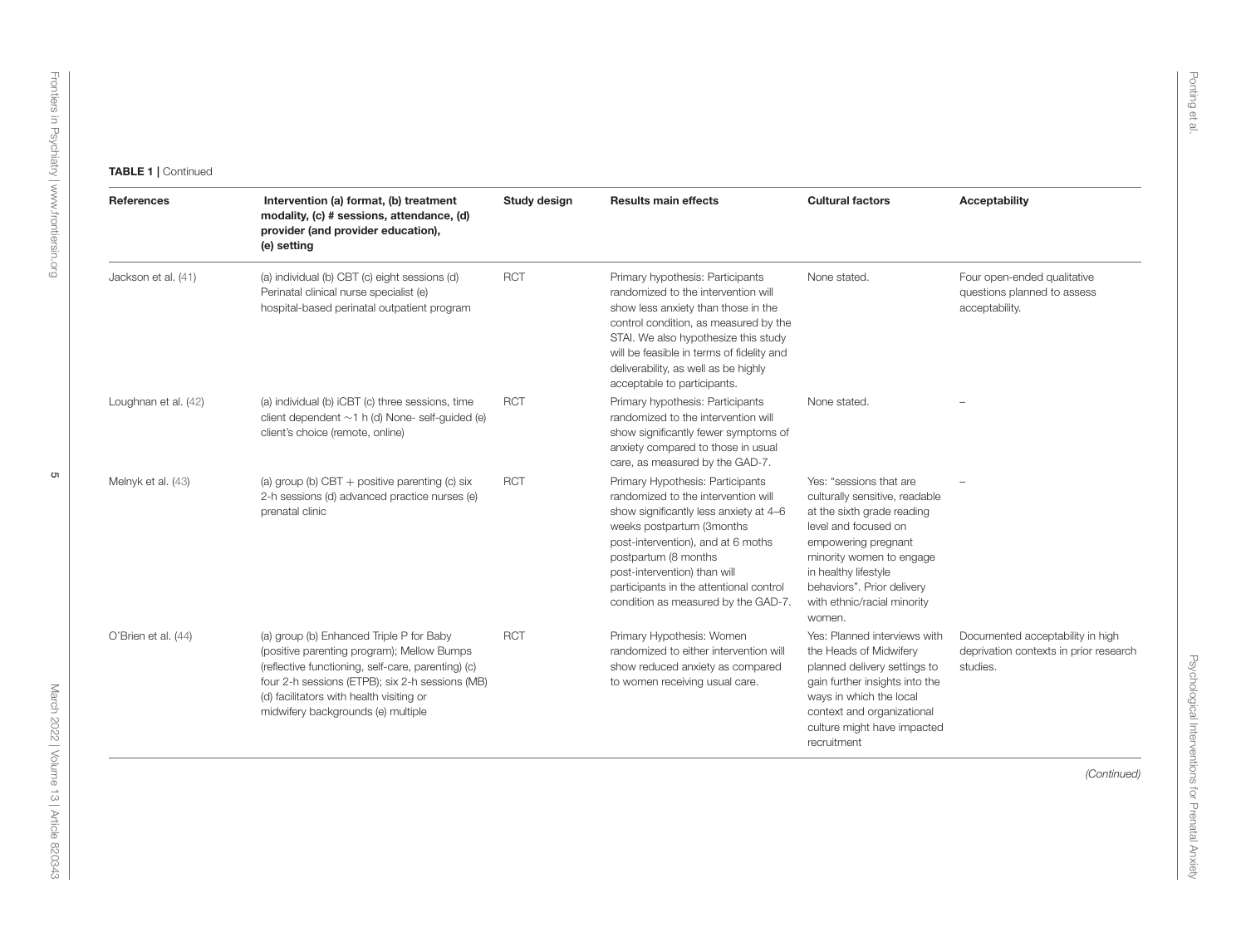| receiving the Motherly app plus brief<br>Primary Hypothesis: Participants                                                                                                                                                                                                                                                                                                                                                                               |                                                                                                                                                                                                                                                                                                                                                                                                       | Acceptability |
|---------------------------------------------------------------------------------------------------------------------------------------------------------------------------------------------------------------------------------------------------------------------------------------------------------------------------------------------------------------------------------------------------------------------------------------------------------|-------------------------------------------------------------------------------------------------------------------------------------------------------------------------------------------------------------------------------------------------------------------------------------------------------------------------------------------------------------------------------------------------------|---------------|
| greater reduction in symptoms of<br>online CBT will show significantly<br>compared with participants who<br>receive only psychoeducation in<br>anxiety (secondary outcome) as<br>addition to brief online CBT as<br>measured by the GAD-7.                                                                                                                                                                                                              | Yes: Treatment targets (e.g.,<br>those from Brazilian Ministry<br>recommendations based on<br>individuals from low-income<br>CBT selected due to dearth<br>countries. Intervention uses<br>of Health. Online delivery of<br>based on research findings<br>physical activity, nutrition)<br>were specifically selected<br>regarding risk factors for<br>of human and financial<br>resources in Brazil. |               |
| ACT, Acceptance and Commitment Therapy; CBT, Cognitive Behavioral Therapt; CBT, internet-delivered Cognitive Behavioral Therapy; ETPB, Enhanced Triple P for Baby; IPT, Interpersonal Therapy; MB, Mellow Bumps; RCT,<br>Randomized Control Trail; BAJ, Beck Anxiety Invertiory; GAD-77, Generalized Anxiety Discrider- Tritem; HADS, Housely and Depression Scale; STAI, Strate-Trait Anxiety Inventory: DASS-21, Depression, Anxiety and Stress Scale |                                                                                                                                                                                                                                                                                                                                                                                                       |               |

acceptability data. The same variables were extracted for studies reporting on intervention protocols ( $n = 5$ ), except for treatment response data given that efficacy data was not yet available. The first author extracted these data and charted them independently using a table approved and tested by the research team; data validity and accuracy were checked by a research assistant. Data Quality Assessment The methodological biases of the empirical treatment studies in this review were assessed using the Cochrane risk of bias assessment. Specifically, six categories of bias are assessed: (a) selection bias, (b) performance bias, (c) detection bias, (d) attrition bias, (e) reporting bias, and (f) baseline imbalance. The protocols for RCTs that are included were not subjected to a data quality assessment for two reasons. First, the randomized nature of the proposed studies indicated low overall biases, and second, outcome data were not yet reported, meaning that bias categories like attrition bias, reporting bias, and baseline imbalances were not able to be assessed. Bias ratings can be found in **[Table A1](#page-10-0)**. RESULTS

 $\overline{RT}$ 

## Prenatal Anxiety Intervention Efficacy

Two studies provided data on initial clinical efficacy for prenatal anxiety among Latinas and Black women. Lenze and Potts [\(36\)](#page-8-37) tested an RCT ( $n = 42$ ) with a majority low-income Black (79%) sample enrolled during their first trimester of pregnancy. The authors reported that women randomized to nine sessions of individual interpersonal psychotherapy for depression delivered by mental health professionals, did not show significant reductions in anxiety symptoms (a secondary outcome). This study was considered to have low methodological bias.

The second study authored by Ruiz et al. [\(37\)](#page-8-38) used a nonrandomized pre-post intervention design ( $n = 15$ ) with a lowincome Latina-only sample (31% were foreign born) enrolled during their first trimester of pregnancy. Authors reported that following the receipt of a six-session culturally-adapted combined Acceptance and Commitment Therapy (ACT) and Problem Solving Therapy (PST; delivered by nurse practitioners and midwives), women showed significant reductions in their prenatal anxiety symptoms from baseline to post-intervention. Participants in both studies provided quantitative data about the acceptability of the interventions; scores revealed high levels of satisfaction. This study was considered to have high methodological bias (see **[Table A1](#page-10-0)** for bias ratings).

## Registered Protocols for Treating Prenatal Anxiety

For full information on protocol characteristics see **[Table 1](#page-3-0)**. We identified eight intervention protocols for prenatal anxiety published since 2017. Most protocols  $(n = 6)$  were RCTs proposing to test the efficacy of CBT. These protocols involved delivery of CBT face-to-face [\(38,](#page-8-39) [40,](#page-8-40) [41,](#page-8-41) [43\)](#page-8-42), online [\(42,](#page-8-43) [45\)](#page-9-1), or in combination with a positive parenting intervention [\(43\)](#page-8-42). One protocol compared an enhanced Prenatal Positive Parenting Program with Mellow Bumps, an intervention focused on promoting antenatal health and mother-infant attachment [\(44\)](#page-9-2).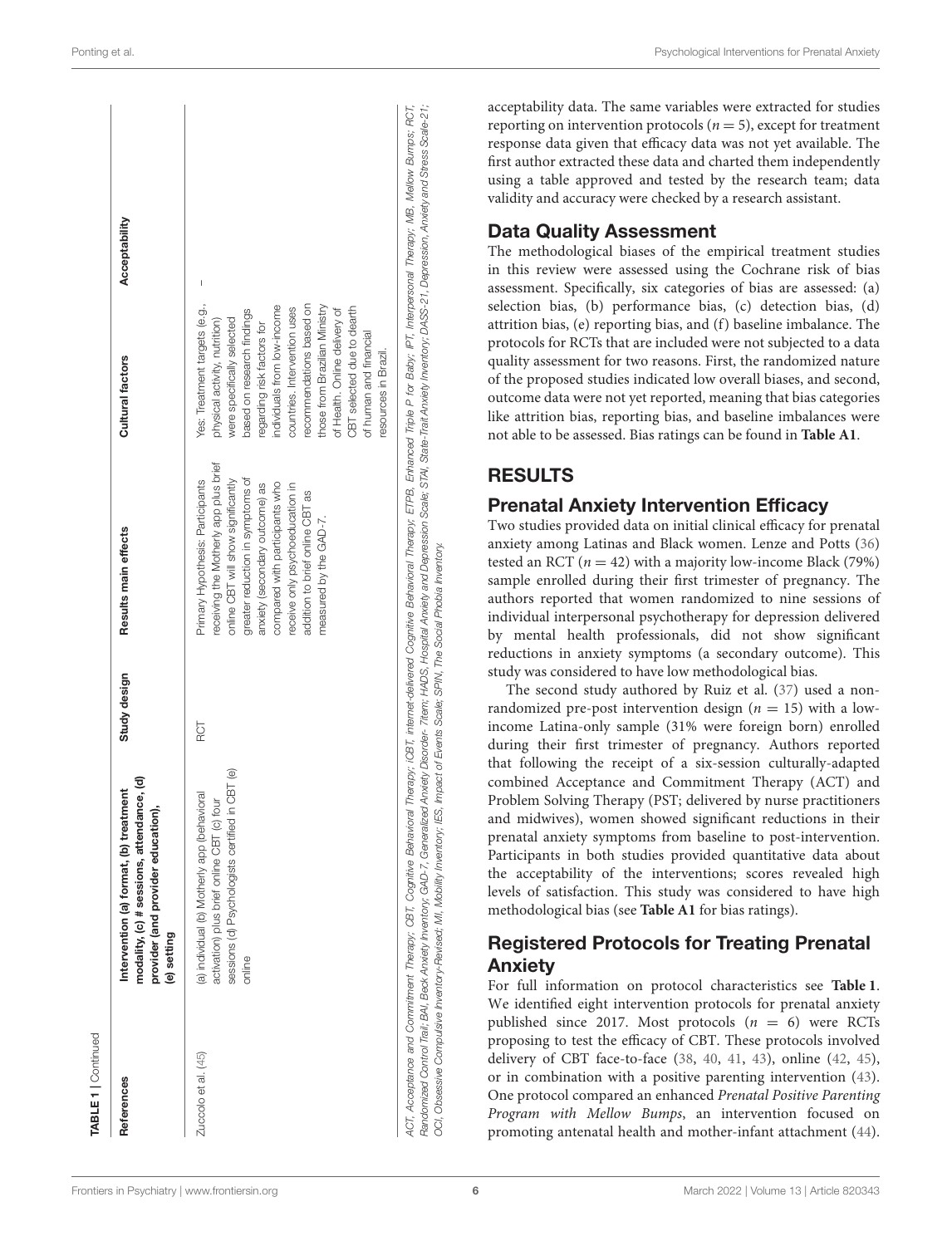Face-to-face interventions planned to use hospital or prenatal clinic dissemination settings [\(38,](#page-8-39) [40,](#page-8-40) [41,](#page-8-41) [43\)](#page-8-42) and delivery models reliant on prenatal nursing professionals [\(38,](#page-8-39) [40,](#page-8-40) [41,](#page-8-41) [44\)](#page-9-2). Six studies planned to deliver their interventions individually [\(38,](#page-8-39) [41,](#page-8-41) [42\)](#page-8-43), and the other two planned to deliver them in a group setting [\(43,](#page-8-42) [44\)](#page-9-2). Three of the five protocols made explicit reference to techniques under consideration to improve cultural fit of their interventions with historically excluded groups of pregnant women [\(38](#page-8-39)[–40,](#page-8-40) [43](#page-8-42)[–45\)](#page-9-1), and five planned to collect acceptability data from enrolled women [\(38](#page-8-39)[–41,](#page-8-41) [44\)](#page-9-2).

## **DISCUSSION**

This scoping review sought to update current knowledge in the last 5 years (2017–2021) on psychological intervention efficacy for prenatal anxiety in samples comprised of at least 50% Latinas or Black women. Only two completed and published studies met criteria for inclusion; of those, a non-randomized trial testing an intervention integrating ACT and problem-solving therapy in a small Latina sample ( $n = 15$ ) showed beneficial effects for prenatal anxiety. A prior systematic review without any date restrictions and a higher threshold for ethnic/racial minority inclusion (i.e., 75%) also identified only two trials seeking to reduce prenatal anxiety [\(31\)](#page-8-24). The present review, using a less stringent inclusion criteria for proportion of Latinas or Black women enrolled, found just one new published intervention trial since Ponting et al. [\(31\)](#page-8-24). Thus, to date there are a total of three published studies (total  $n = 101$ )—two in primarily Black samples, one in a Latina only sample—that have sought to treat prenatal anxiety in Latinas or Black women. Meta-analytic data indicate that there are nine additional published RCTs comprised of primarily white women (total  $n = 443$ ), most testing CBT, that show medium effect sizes of psychotherapy on prenatal anxiety [\(46\)](#page-9-3). Thus, although there are relatively few prenatal anxiety interventions overall, there is evidence of symptom improvement for non-Latina white women, but not as yet for Latinas or Black women. This gap in the literature requires attention by researchers and clinicians.

We also reviewed published protocols for RCTs testing interventions for prenatal anxiety. Despite the identified disparity in efficacious anxiety interventions for Black women and Latinas, the eight protocols identified are encouraging for at least two reasons. First, four of the eight protocols planned to train nurses and midwives who are perinatal health professionals without a mental health background. This is likely to be a promising approach. The feasibility of this delivery model is supported by nurses and midwives' frequent contact with pregnant women and extensive training in pregnancy-specific health information [\(47\)](#page-9-4). In conjunction with increased funding for home visiting programs for pregnant women under the Affordable Care Act, this workforce is well-positioned to address common pregnancyspecific worries and concerns. Recent meta-analyses find that midwife-delivered psychological interventions are efficacious for reducing perinatal anxiety and depression [\(48,](#page-9-5) [49\)](#page-9-6).

Second, three of the protocols [\(38,](#page-8-39) [43,](#page-8-42) [44\)](#page-9-2) identify theoretical mechanisms of treatment change, which can serve

as psychosocial targets across psychotherapeutic modalities. For example, the O'Brien et al. [\(44\)](#page-9-2) protocol stands out because the proposed mediators of change are situated within the developmental context of pregnancy. The enhanced Triple P for Parenting and Mellow Bumps protocol is teaching pregnant women and their partners about infant and child development and will test whether improvements in knowledge around infant development will lead to maternal anxiety symptoms. Though psychologists have urged for better measurement of potential mechanisms of intervention that are related to symptom change [e.g., [\(50\)](#page-9-7)], prenatal intervention work has lagged in this domain. Identifying the psychosocial targets most likely to lead to improved anxiety profiles during pregnancy is a worthy avenue for future investigation.

## FUTURE CONSIDERATIONS TO IMPROVE EQUITY IN PRENATAL ANXIETY INTERVENTION

The disproportionate impact of socio-political stressors on Black women and Latinas in the United States adversely impacts anxiety symptoms among these groups [\(51\)](#page-9-8), and we lack evidence-based psychotherapies to intervene at the individual level in pregnancy. In this context of high unmet need, we argue that increased attention to family involvement, pregnancyspecific anxiety, and prevention efforts during preconception [\(52\)](#page-9-9) are likely to improve engagement and clinical outcomes among ethnic and racial minority pregnant women.

Our recommendation is to include a woman's family members as part of perinatal anxiety interventions to increase her comfort and involvement with treatment. We know that pregnant women have significant interest in receiving family support during their prenatal health care [\(53\)](#page-9-10), yet no published intervention identified in the present systematic review or in past reviews [\(31,](#page-8-24) [54\)](#page-9-11) have involved partner or extended family participation. Public health programs have increasingly sought to involve partners in perinatal care given that couples' anxiety symptoms have bidirectional effects in pregnancy [\(55\)](#page-9-12) and influence early parenting behaviors [\(30\)](#page-8-23). There is emerging evidence among samples of primarily white women that brief psychological interventions for pregnant women at risk for anxiety incorporating partners or family can successfully reduce symptoms in both women and their family members [\(56\)](#page-9-13). The benefits of family engagement may be even greater for pregnant Latinas and Black women whose valuing of close family relationships (e.g., familism) is an important cultural source of resilience during pregnancy [\(51,](#page-9-8) [57\)](#page-9-14).

Further, it is possible that familial participation may reduce concerns as reported by the pregnant women in several qualitative studies—that seeking help for anxiety might be negatively perceived as prioritizing themselves over their families [\(53\)](#page-9-10). However, interventions that consider including partners or family members should take into account history of family violence and prioritize safety as well as ensure that women feel comfortable including their family in such interventions.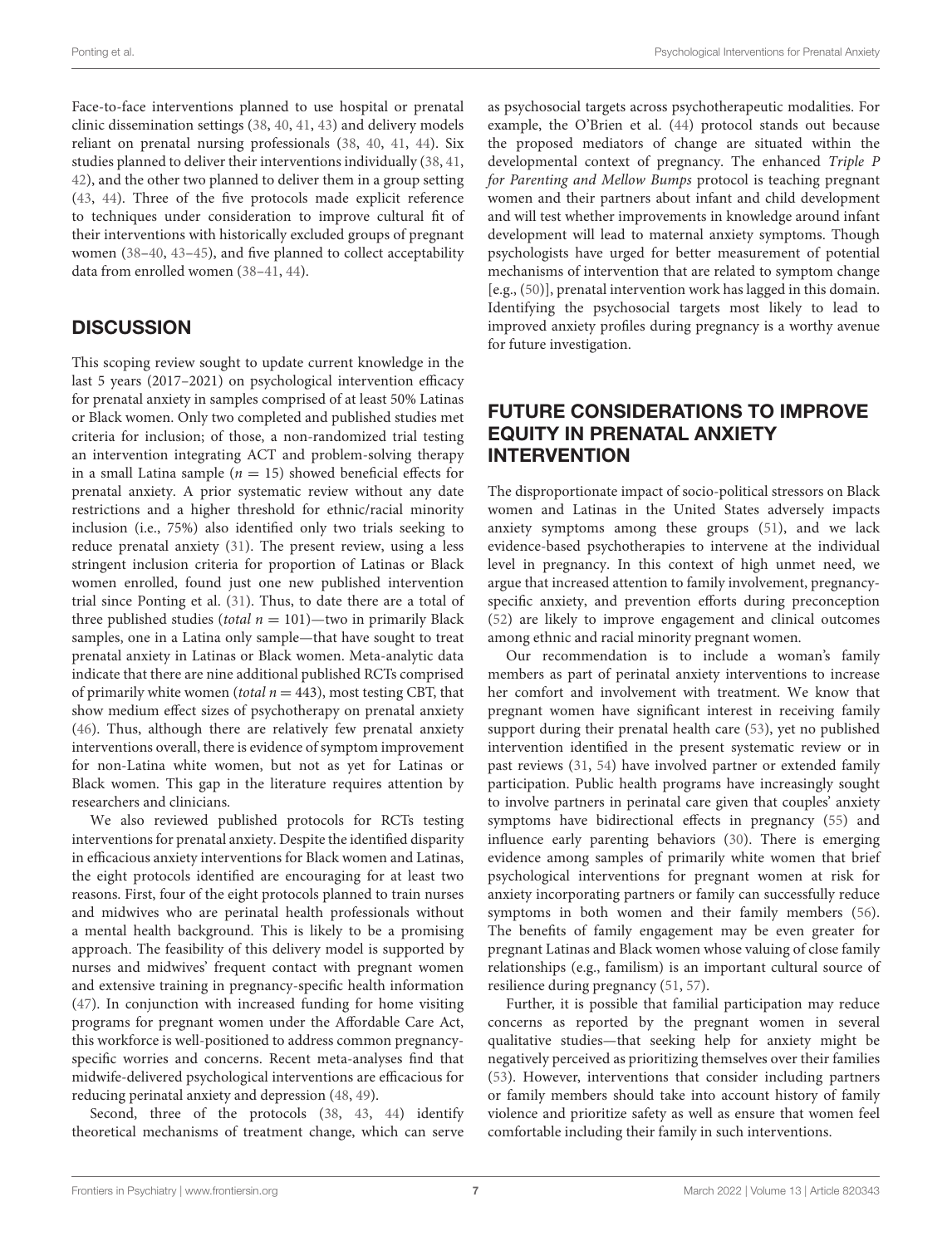Recent research draws attention to a range of pregnancyspecific worries that should be addressed in prenatal anxiety interventions [\(9\)](#page-8-4). Pregnancy-specific anxiety—or concerns specific to a woman's pregnancy, labor and delivery, and future parenting—is estimated to occur in 29% of women in high income countries [\(58\)](#page-9-15). Yet, intervention protocols for prenatal anxiety often leave out content about labor and delivery, or about common prenatal medical conditions in pregnancy (e.g., gestational diabetes, preeclampsia). In fact, fear of childbirth and pregnancy-specific anxiety have largely been treated separately from other anxiety symptoms or disorders, and are frequently addressed using only standard prenatal health education [\(59\)](#page-9-16). Integrating prenatal health education and psychotherapy may increase intervention relevance and improve birth and child outcomes, improving care for pregnant women with anxiety.

MUMentum [\(25\)](#page-8-18) is an internet delivered CBT protocol for perinatal depression and anxiety and a good example of integrating psychotherapy and prenatal education. MUMentum supplies prenatal education resources for women, including topics like attachment during pregnancy and intrusive thoughts about childbirth. Efficacy data among Australian women show that randomization to the MUMentum intervention resulted in medium to large reductions in anxiety [\(25\)](#page-8-18). Examining how MUMentum and other interventions might impact pregnancyspecific anxiety is a worthy next step, as pregnancy-specific anxiety has been linked to length of gestation, low-birthweight, and adverse physical and mental health outcomes for offspring [\(60\)](#page-9-17). Psychological intervention trials that can better tailor their content to fit specific and prevalent pregnancy-related worries stand to have particular impact on ethnic and racial minority women who are disproportionately likely to report high pregnancy-specific anxiety [\(6,](#page-8-1) [61,](#page-9-18) [62\)](#page-9-19) and encounter adverse birth outcomes [\(63\)](#page-9-20).

Finally, the preconception period—before a person is pregnant— is increasingly a window of interest for psychological interventions seeking to improve the overall health of women during pregnancy. Addressing preconception anxiety merits consideration, as symptoms have been associated with postpartum anxiety and later mother-infant bonding problems [\(64\)](#page-9-21). Thus, providing health promotion information and screening for anxiety symptoms during preventive visits might be worthwhile, especially if women are of reproductive age and are seeking to be pregnant. This same strategy can be applied to interconception periods and appears to be an indicated and low burden form of prevention for women with a prior adverse pregnancy outcome [e.g., traumatic delivery, fetal loss; [\(65\)](#page-9-22)].

#### **REFERENCES**

- <span id="page-7-0"></span>1. Kessler RC, Petukhova M, Sampson NA, Zaslavsky AM, Wittchen H-U. Twelve-month and lifetime prevalence and lifetime morbid risk of anxiety and mood disorders in the United States. Int J Methods Psychiatr Res. (2012) 21:169–84. doi: [10.1002/mpr.1359](https://doi.org/10.1002/mpr.1359)
- <span id="page-7-1"></span>2. Dennis CL, Falah-Hassani K, Shiri R. Prevalence of antenatal and postnatal anxiety: systematic review and meta-analysis.

Though referral and treatment may improve women's health broadly and set the stage for a healthier pregnancy in the future, equitable outcomes will require that screening and education is culturally responsive, treatment is disseminated outside of health care settings, and that providers acknowledge historical and current reproductive oppression [\(66\)](#page-9-23).

In conclusion, this scoping review provides a strong basis for empirically testing and culturally tailoring prenatal anxiety interventions to optimize the health of racial and ethnic minority mothers and their infants. Given longstanding disparities between Black and Latina and non-Latina white women in pre- and postnatal health outcomes and in access to preventive interventions, policy changes are a pre-requisite for prenatal mental health equity. Still, at the individual level, community-based psychological intervention studies for Black women and Latinas can help to identify particular skills, knowledge, and connections to community support best suited for regulating prenatal anxiety. The success of these endeavors will depend on researchers' ability to engage with community stakeholders to appropriately address mistrust of intervention research given historical abuses and current inequities in care in minority communities [\(67\)](#page-9-24). Researchers can assess intervention acceptability among Latinas and Black women and address pregnancy-specific worries or basic needs to increase the relevance of available treatments for prenatal anxiety. Health promotion programs that can build on the strengths of Latinx and Black communities in the preconception period are also warranted to improve intergenerational outcomes.

### AUTHOR CONTRIBUTIONS

CP conducted the analyses, visualized the results, conceptualized the aims of the review, and wrote the first draft the review. GU contributed to the writing of the article (introduction, discussion) and provided feedback on several drafts. CD assisted with conceptualization of the aims, contributed to the writing, oversaw research administration, and contributed to the framing of the introduction and discussion. All authors contributed to the article and approved the submitted version.

### SUPPLEMENTARY MATERIAL

<span id="page-7-4"></span>The Supplementary Material for this article can be found [online at: https://www.frontiersin.org/articles/10.3389/fpsyt.](https://www.frontiersin.org/articles/10.3389/fpsyt.2022.820343/full#supplementary-material) 2022.820343/full#supplementary-material

Br J Psychiatry[. \(2017\) 210:315–23. doi: 10.1192/bjp.bp.116.](https://doi.org/10.1192/bjp.bp.116.187179) 187179

- <span id="page-7-2"></span>3. Grobman W, Parker C, Wadhwa P, Willinger M, Simhan H, Silver B, et al. Racial/Ethnic disparities in measures of self-reported psychosocial states and traits during pregnancy. Am J Perinatol. (2016) 33:1426–32. doi: [10.1055/s-0036-1586510](https://doi.org/10.1055/s-0036-1586510)
- <span id="page-7-3"></span>4. Liu CH, Giallo R, Doan SN, Seidman LJ, Tronick E. Racial and ethnic differences in prenatal life stress and postpartum depression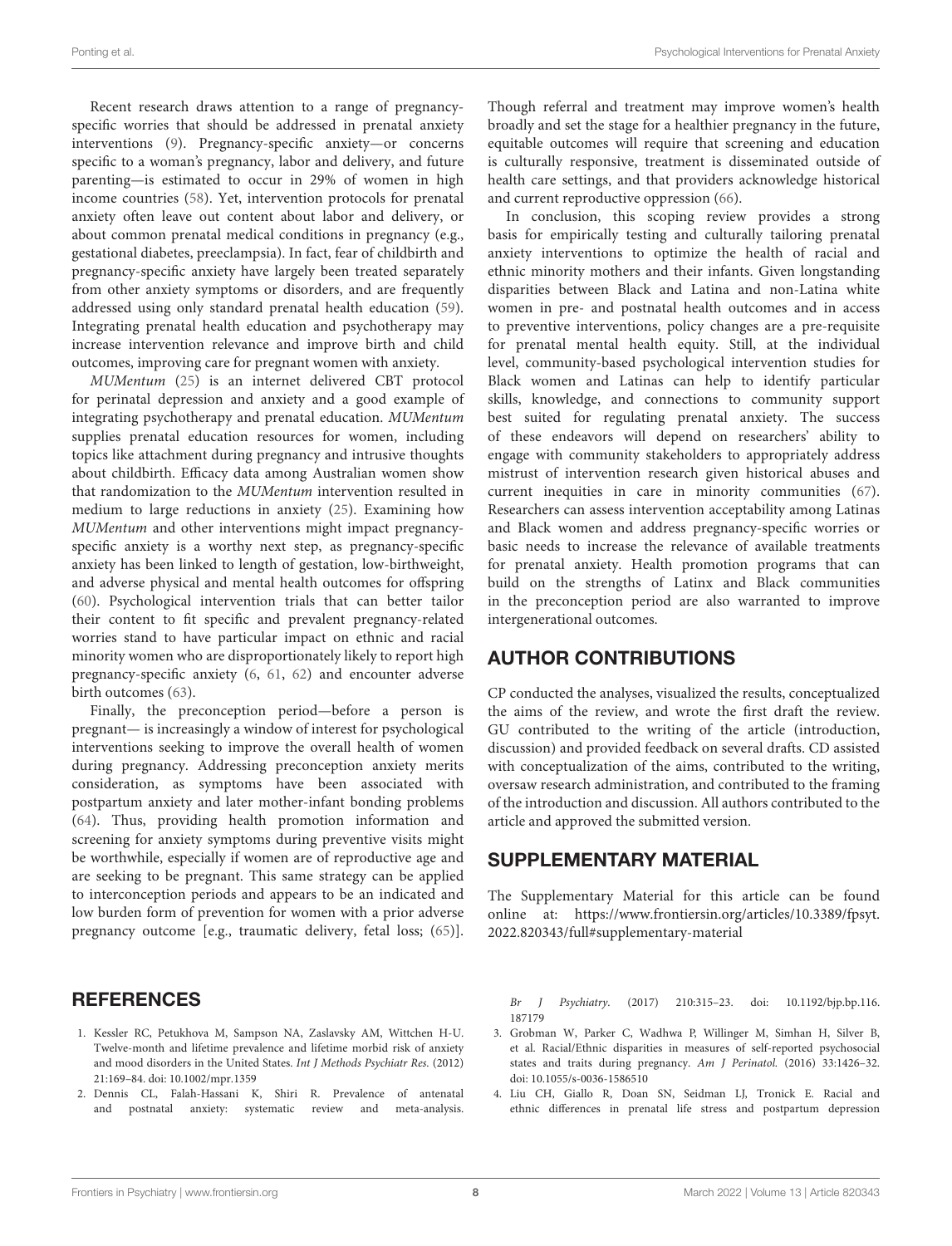symptoms. Arch Psychiatr Nurs. [\(2016\) 30:7–12. doi: 10.1016/j.apnu.2015.](https://doi.org/10.1016/j.apnu.2015.11.002) 11.002

- <span id="page-8-0"></span>5. Rosenthal L, Lobel M. Explaining racial disparities in adverse birth outcomes: unique sources of stress for Black American women. Soc Sci Med. (2011) 72:977–83. doi: [10.1016/j.socscimed.2011.01.013](https://doi.org/10.1016/j.socscimed.2011.01.013)
- <span id="page-8-1"></span>6. Arch JJ. Pregnancy-specific anxiety: which women are highest and what are the alcohol-related risks?. Compr Psychiatry. (2013) 54:217–28. doi: [10.1016/j.comppsych.2012.07.010](https://doi.org/10.1016/j.comppsych.2012.07.010)
- <span id="page-8-2"></span>7. Beijers R, Buitelaar JK, de Weerth C. Mechanisms underlying the effects of prenatal psychosocial stress on child outcomes: beyond the HPA axis. Eur Child Adolesc Psychiatry. (2014) 23:943–56. doi: [10.1007/s00787-014-0566-3](https://doi.org/10.1007/s00787-014-0566-3)
- <span id="page-8-3"></span>8. Prescott J, Mackie L, Rathbone AL. Predictors of health anxiety during pregnancy. MHealth. (2018) 4:16. doi: [10.21037/mhealth.2018.04.04](https://doi.org/10.21037/mhealth.2018.04.04)
- <span id="page-8-4"></span>9. Dunkel Schetter C, Tanner L. Anxiety, depression and stress in pregnancy: implications for mothers, children, research, and practice. Curr Opin Psychiatry. (2012). doi: [10.1097/YCO.0b013e3283503680](https://doi.org/10.1097/YCO.0b013e3283503680)
- 10. Phua DY, Chen H, Chong YS, Gluckman PD, Broekman BFP, Meaney MJ. Network analyses of maternal pre- and post-partum symptoms of depression and anxiety. Front Psychiatry. (2020) 11:785. doi: [10.3389/fpsyt.2020.00785](https://doi.org/10.3389/fpsyt.2020.00785)
- <span id="page-8-5"></span>11. Shahhosseini Z, Pourasghar M, Khalilian A, Salehi F. A review of the effects of anxiety during pregnancy on children's health. Materia Socio Medica. (2015) 27:200–2. doi: [10.5455/msm.2015.27.200-202](https://doi.org/10.5455/msm.2015.27.200-202)
- <span id="page-8-6"></span>12. Huitfeldt A, Sundbakk LM, Skurtveit S, Handal M, Nordeng H. Associations of maternal use of benzodiazepines or benzodiazepine-like hypnotics during pregnancy with immediate pregnancy outcomes in Norway. JAMA Network Open. (2020) 3:e205860. doi: [10.1001/jamanetworkopen.2020.5860](https://doi.org/10.1001/jamanetworkopen.2020.5860)
- <span id="page-8-36"></span><span id="page-8-35"></span><span id="page-8-7"></span>13. Marchesi C, Ossola P, Amerio A, Daniel BD, Tonna M, De Panfilis C. Clinical management of perinatal anxiety disorders: a systematic review. J Affect Disord. (2016) 190:543–50. doi: [10.1016/j.jad.2015.11.004](https://doi.org/10.1016/j.jad.2015.11.004)
- <span id="page-8-8"></span>14. Freeman MP. Perinatal depression. JAMA. (2019) 321:550. doi: [10.1001/jama.2018.21247](https://doi.org/10.1001/jama.2018.21247)
- <span id="page-8-9"></span>15. American College of Obstetricians and Gynecologists (2008). Use of Psychiatric Medications During Pregnancy and Lactation. Available online at: <http://unmfm.pbworks.com/w/file/fetch/81072005/pb092.pdf>
- <span id="page-8-10"></span>16. Leddy MA, Lawrence H, Schulkin J. Obstetrician-Gynecologists and women's mental health: findings of the collaborative ambulatory research network 2005–2009. Obstet Gynecol Survey. (2011) 66:316–23. doi: [10.1097/OGX.0b013e31822785ee](https://doi.org/10.1097/OGX.0b013e31822785ee)
- <span id="page-8-11"></span>17. Novick G. Women's experience of prenatal care: an integrative review. J Midwif Womens Health. [\(2009\) 54:226–37. doi: 10.1016/j.jmwh.2009.](https://doi.org/10.1016/j.jmwh.2009.02.003) 02.003
- <span id="page-8-12"></span>18. Kozhimannil KB, Trinacty CM, Adams AS, Huskamp HA, Busch AB. Racial and ethnic disparities in postpartum depression care among lowincome women. Psychiatr Serv. [\(2014\) 62:619–25. doi: 10.1176/appi.ps.](https://doi.org/10.1176/appi.ps.62.6.619) 62.6.619
- <span id="page-8-13"></span>19. Lucero NB, Beckstrand RL, Callister LC, Sanchez Birkhead AC. Prevalence of postpartum depression among Hispanic immigrant women. J Am Acad Nurse Pract. (2012) 24:726–34. doi: [10.1111/j.1745-7599.2012.00744.x](https://doi.org/10.1111/j.1745-7599.2012.00744.x)
- <span id="page-8-14"></span>20. Watson H, Harrop D, Walton E, Young A, Soltani H. A systematic review of ethnic minority women's experiences of perinatal mental health conditions and services in Europe. PLoS ONE. (2019) 14:e0210587. doi: [10.1371/journal.pone.0210587](https://doi.org/10.1371/journal.pone.0210587)
- <span id="page-8-15"></span>21. Declercq E, Feinberg E, Belanoff C. Racial inequities in the course of treating perinatal mental health challenges: results from listening to mothers in California. Birth. (2021) 49:132–40. doi: [10.1111/birt.12584](https://doi.org/10.1111/birt.12584)
- <span id="page-8-16"></span>22. Abramowitz JS, Deacon BD, Whiteside SP. Exposure Therapy for Anxiety: Principles and Practice. 2nd ed. New York, NY: Guilford Press (2019).
- <span id="page-8-17"></span>23. Christian LM, Storch EA. Cognitive behavioral treatment of postpartum onset. Clin Case Stud. [\(2009\) 8:72–83. doi: 10.1177/15346501083](https://doi.org/10.1177/1534650108326974) 26974
- 24. Green SM, Haber E, Frey BN, McCabe RE. Cognitive-behavioral group treatment for perinatal anxiety: a pilot study. Arch Womens Mental Health. (2015) 18:631–8. doi: [10.1007/s00737-015-0498-z](https://doi.org/10.1007/s00737-015-0498-z)
- <span id="page-8-18"></span>25. Loughnan SA, Sie A, Hobbs MJ, Joubert AE, Smith J, Haskelberg H, et al. A randomized controlled trial of 'MUMentum Pregnancy': internetdelivered cognitive behavioral therapy program for antenatal anxiety and depression. J Affect Disord. [\(2019\) 243:381–90. doi: 10.1016/j.jad.2018.](https://doi.org/10.1016/j.jad.2018.09.057) 09.057
- <span id="page-8-19"></span>26. Bittner A, Peukert J, Zimmermann C, Junge-Hoffmeister J, Parker LS, Stöbel-Richter Y, et al. Early intervention in pregnant women withelevated anxiety and depressive symptoms. J Perinat Neonat Nurs. (2014) 28:185–95. doi: [10.1097/JPN.0000000000000027](https://doi.org/10.1097/JPN.0000000000000027)
- <span id="page-8-20"></span>27. Salehi F, Pourasghar M, Khalilian A, Shahhosseini Z. Comparison of group cognitive behavioral therapy and interactive lectures in reducing anxiety during pregnancy: a quasi experimental trial. Medicine. (2016) 95:e5224. doi: [10.1097/MD.0000000000005224](https://doi.org/10.1097/MD.0000000000005224)
- <span id="page-8-21"></span>28. Polo A, Makol B, Castro A, Polo AJ, Makol BA, Castro AS, et al. Diversity in randomized clinical trials of depression: a 36-year review. Clin Psychol Rev. (2018) 67:22–35. doi: [10.1016/j.cpr.2018.09.004](https://doi.org/10.1016/j.cpr.2018.09.004)
- <span id="page-8-22"></span>29. Benish SG, Quintana S, Wampold BE. Culturally adapted psychotherapy and the legitimacy of myth: a direct-comparison meta-analysis. J Couns Psychol. (2011) 58:279–89. doi: [10.1037/a0023626](https://doi.org/10.1037/a0023626)
- <span id="page-8-23"></span>30. Fisher JA, Kalbaugh CA. Challenging assumptions about minority participation in US clinical research. Am J Public Health. (2011) 101:2217–22. doi: [10.2105/AJPH.2011.300279](https://doi.org/10.2105/AJPH.2011.300279)
- <span id="page-8-24"></span>31. Ponting C, Mahrer NE, Zelcer H, Dunkel Schetter C, Chavira DA. Psychological interventions for depression and anxiety in pregnant Latina and Black women in the United States: a systematic review. Clin Psychol Psychother. (2020) 27:249–65. doi: [10.1002/cpp.2424](https://doi.org/10.1002/cpp.2424)
- <span id="page-8-25"></span>32. Munn Z, Peters MD, Stern C, Tufanaru C, McArthur A, Aromataris E. Systematic review or scoping review? Guidance for authors when choosing between a systematic or scoping review approach. BMC Med Res Methodol. (2018) 18:1–7. doi: [10.1186/s12874-018-0611-x](https://doi.org/10.1186/s12874-018-0611-x)
- <span id="page-8-34"></span><span id="page-8-33"></span><span id="page-8-32"></span><span id="page-8-31"></span><span id="page-8-30"></span><span id="page-8-29"></span><span id="page-8-26"></span>33. Lara-Cinisomo S, Ramirez Olarte A, Rosales M, Barrera AZ. A systematic review of technology-based prevention and treatment interventions for perinatal depression and anxiety in latina and African American women. Matern Child Health J. (2021) 25:268–81. doi: [10.1007/s10995-020-03028-9](https://doi.org/10.1007/s10995-020-03028-9)
- <span id="page-8-27"></span>34. Ouzzani M, Hammady H, Fedorowicz Z, Elmagarmid A. Rayyan–a web and mobile app for systematic reviews. Syst Rev. 5:210 (2016). doi: [10.1186/s13643-016-0384-4](https://doi.org/10.1186/s13643-016-0384-4)
- <span id="page-8-28"></span>35. Gusenbauer M, Haddaway NR. Which academic search systems are suitable for systematic reviews or meta-analyses? Evaluating retrieval qualities of Google Scholar, PubMed, and 26 other resources. Res Synth Methods. (2020) 11:181–217. doi: [10.1002/jrsm.1378](https://doi.org/10.1002/jrsm.1378)
- <span id="page-8-37"></span>36. Lenze SN, Potts MA. Brief Interpersonal Psychotherapy for depression during pregnancy in a low-income population: a randomized controlled trial. J Affect Disord. (2017) 210:151–7. doi: [10.1016/j.jad.2016.12.029](https://doi.org/10.1016/j.jad.2016.12.029)
- <span id="page-8-38"></span>37. Ruiz RJ, Newman M, Records K, Wommack JC, Stowe RP, Pasillas RM. Pilot study of the mastery lifestyle intervention. Nurs Res. (2019) 68:494–500. doi: [10.1097/NNR.0000000000000384](https://doi.org/10.1097/NNR.0000000000000384)
- <span id="page-8-39"></span>38. Atif N, Nazir H, Zafar S, Chaudhri R, Atiq M, Mullany LC, et al. Development of a psychological intervention to address anxiety during pregnancy in a low-income country. Front Psychiatry. (2020) 10:1–13. doi: [10.3389/fpsyt.2019.00927](https://doi.org/10.3389/fpsyt.2019.00927)
- 39. Bright KS, Mughal MK, Wajid A, Lane-Smith M, Murray L, Roy N, et al. Internet-based interpersonal psychotherapy for stress, anxiety, and depression in prenatal women: study protocol for a pilot randomized controlled trial. Trials. (2019) 20:814. doi: [10.1186/s13063-019-3897-z](https://doi.org/10.1186/s13063-019-3897-z)
- <span id="page-8-40"></span>40. Challacombe FL, Potts L, Carter B, Lawrence V, Husbands A, Howard LM. Optimising psychological treatment for Anxiety DisordErs in Pregnancy (ADEPT): study protocol for a feasibility trial of time-intensive CBT versus weekly CBT. Pilot Feasib Stud. (2021) 7:101. doi: [10.1186/s40814-021-00838-8](https://doi.org/10.1186/s40814-021-00838-8)
- <span id="page-8-41"></span>41. Jackson KT, Parkinson S, Jackson B, Mantler T. Examining the impact of trauma-informed cognitive behavioral therapy on perinatal mental health outcomes among survivors of intimate partner violence (the PATH study): Protocol for a feasibility study. JMIR Res Protoc. (2018) 20:e134. doi: [10.2196/resprot.9820](https://doi.org/10.2196/resprot.9820)
- <span id="page-8-43"></span>42. Loughnan SA, Newby JM, Haskelberg H, Mahoney A, Kladnitski N, Smith J, et al. Internet-based cognitive behavioural therapy (iCBT) for perinatal anxiety and depression versus treatment as usual: study protocol for two randomised controlled trials. Trials 2018. (2018) 19:1–11. doi: [10.1186/s13063-017-2422-5](https://doi.org/10.1186/s13063-017-2422-5)
- <span id="page-8-42"></span>43. Melnyk BM, Gennaro S, Szalacha LA, Hoying J, O'Connor C, Cooper A, et al. Randomized controlled trial of the COPE-P intervention to improve mental health, healthy lifestyle behaviors, birth and post-natal outcomes of minority pregnant women: study protocol with implications. Contemp Clin Trials. (2020) 98:106090. doi: [10.1016/j.cct.2020.106090](https://doi.org/10.1016/j.cct.2020.106090)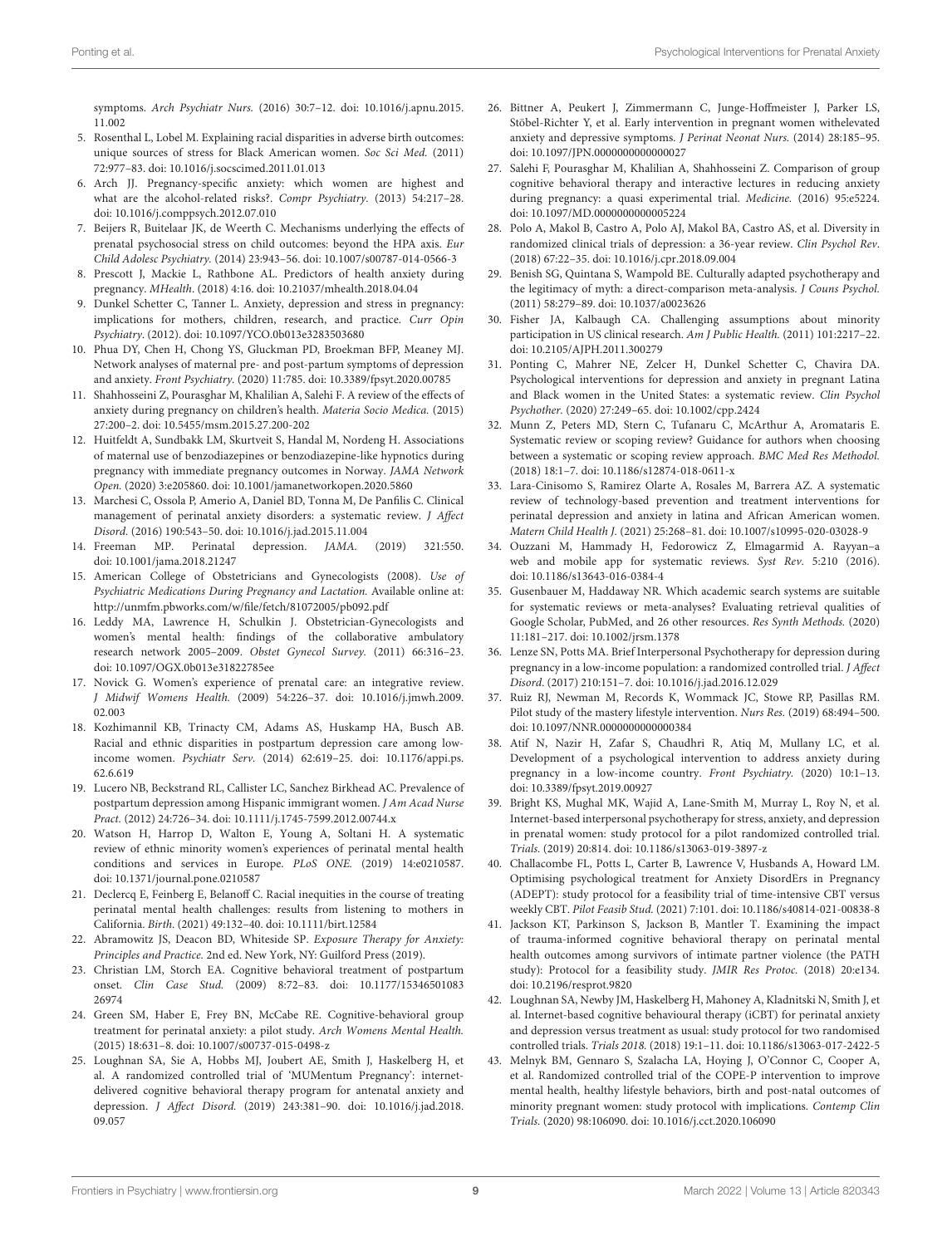- <span id="page-9-2"></span>44. O'Brien R, Buston K, Wight D, Mcgee E, White J, Henderson M. A realist process evaluation of Enhanced Triple P For Baby And Mellow Bumps, Within A Trial Of Healthy Relationship Initiatives For The Very Early Years (THRIVE): study protocol for a randomized controlled trial. Trials. (2019) 20:351. doi: [10.1186/s13063-019-3395-3](https://doi.org/10.1186/s13063-019-3395-3)
- <span id="page-9-1"></span>45. Zuccolo PF, Xavier MO, Matijasevich A, Polanczyk G, Fatori D. A smartphone-assisted brief online cognitive-behavioral intervention for pregnant women with depression: a study protocol of a randomized controlled trial. Trials. (2021) 22:227. doi: [10.1186/s13063-021-05179-8](https://doi.org/10.1186/s13063-021-05179-8)
- <span id="page-9-3"></span>46. Li C, Sun X, Li Q, Sun Q, Wu B, Duan, D. Role of psychotherapy on antenatal depression, anxiety, and maternal quality of life: a meta-analysis. Medicine. (2020) 99:e20947. doi: [10.1097/MD.0000000000020947](https://doi.org/10.1097/MD.0000000000020947)
- <span id="page-9-4"></span>47. Marzalik PR, Feltham KJ, Jefferson K, Pekin K. Midwifery education in the U.S. - certified nurse-midwife, certified midwife and certified professional midwife. Midwifery. (2018) 60:9–12. doi: [10.1016/j.midw.2018.01.020](https://doi.org/10.1016/j.midw.2018.01.020)
- <span id="page-9-5"></span>48. Han Q, Guo M, Ren F, Duan D, Xu X. Role of midwife-supported psychotherapy on antenatal depression, anxiety and maternal health: a meta-analysis and literature review. Exp Ther Med. (2020) 20:2599. doi: [10.3892/etm.2020.9011](https://doi.org/10.3892/etm.2020.9011)
- <span id="page-9-6"></span>49. Wang TH, Pai LW, Tzeng YL, Yeh TP, Teng YK. Effectiveness of nurses and midwives-led psychological interventions on reducing depression symptoms in the perinatal period: a systematic review and meta-analysis. Nurs Open. (2021) 8:2117–30. doi: [10.1002/nop2.764](https://doi.org/10.1002/nop2.764)
- <span id="page-9-7"></span>50. Kazdin AE. Mediators and mechanisms of change in psychotherapy research. Annu Rev Clin Psychol. (2007) 3:1–27. doi: [10.1146/annurev.clinpsy.3.022806.091432](https://doi.org/10.1146/annurev.clinpsy.3.022806.091432)
- <span id="page-9-8"></span>51. Sumbul T, Spellen S, McLemore MR. A transdisciplinary conceptual framework of contextualized resilience for reducing adverse birth outcomes. Qual Health Res. (2020) 30:105–18. doi: [10.1177/1049732319885369](https://doi.org/10.1177/1049732319885369)
- <span id="page-9-9"></span>52. Howard LM, Khalifeh H. Perinatal mental health: a review of progress and challenges. World Psychiatry. [\(2020\) 19:313–27. doi: 10.1002/wps.](https://doi.org/10.1002/wps.20769) 20769
- <span id="page-9-10"></span>53. O'Mahen H, Fedock G, Henshaw E, Himle JA, Forman J, Flynn HA. Modifying CBT for perinatal depression: what do women want? A qualitative study. Cogn Behav Pract. (2012) 19:359–71. doi: [10.1016/j.cbpra.2011.05.005](https://doi.org/10.1016/j.cbpra.2011.05.005)
- <span id="page-9-11"></span>54. Evans K, Spiby H, Morrell JC. Non-pharmacological interventions to reduce the symptoms of mild to moderate anxiety in pregnant women. A systematic review and narrative synthesis of women's views on the acceptability of and satisfaction with interventions. Arch Womens Ment Health. (2020) 23:11–28. doi: [10.1007/s00737-018-0936-9](https://doi.org/10.1007/s00737-018-0936-9)
- <span id="page-9-12"></span>55. MajdandŽi,ć M, de Vente W, Feinberg ME, Aktar E, Bögels SM. Bidirectional associations between coparenting relations and family member anxiety: a Review and conceptual model. Clin Child Fam Psychol Rev. (2012) 15:28–42. doi: [10.1007/s10567-011-0103-6](https://doi.org/10.1007/s10567-011-0103-6)
- <span id="page-9-13"></span>56. Thome M, Arnardottir SB. Evaluation of a family nursing intervention for distressed pregnant women and their partners: a single group before and after study. J Adv Nurs. (2013) 69:805–16. doi: [10.1111/j.1365-2648.2012.06063.x](https://doi.org/10.1111/j.1365-2648.2012.06063.x)
- <span id="page-9-14"></span>57. Campos B, Schetter CD, Abdou CM, Hobel CJ, Glynn LM, Sandman CA. Familialism, social support, and stress: positive implications for pregnant Latinas. Cult Divers Ethnic Minority Psychol. (2008) 14:155–62. doi: [10.1037/1099-9809.14.2.155](https://doi.org/10.1037/1099-9809.14.2.155)
- <span id="page-9-15"></span>58. Chandra PS, Nanjundaswamy MH. Pregnancy specific anxiety: an under-recognized problem. World Psychiatry. (2020) 19:336–7. doi: [10.1002/wps.20781](https://doi.org/10.1002/wps.20781)
- <span id="page-9-16"></span><span id="page-9-0"></span>59. Stoll K, Swift EM, Fairbrother N, Nethery E, Janssen P. A systematic review of nonpharmacological prenatal interventions for pregnancy-specific anxiety and fear of childbirth. Birth. (2018) 45:7–18. doi: [10.1111/birt.12316](https://doi.org/10.1111/birt.12316)
- <span id="page-9-17"></span>60. Dunkel Schetter C. Psychological science on pregnancy: stress processes, biopsychosocial models, and emerging research issues. Annu Rev Psychol. (2011) 62:531–58. doi: [10.1146/annurev.psych.031809.130727](https://doi.org/10.1146/annurev.psych.031809.130727)
- <span id="page-9-18"></span>61. Mancuso RA, Schetter CD, Rini CM, Roesch SC, Hobel CJ. Maternal prenatal anxiety and corticotropin-releasing hormone associated with timing of delivery. Psychosom Med. (2004) 66:762–9. doi: [10.1097/01.psy.0000138284.70670.d5](https://doi.org/10.1097/01.psy.0000138284.70670.d5)
- <span id="page-9-19"></span>62. Ramos IF, Guardino CM, Mansolf M, Glynn LM, Sandman CA, Hobel CJ, et al. Pregnancy anxiety predicts shorter gestation in Latina and non- Latina white women: the role of placental corticotrophinreleasing hormone. Psychoneuroendocrinology. (2019) 99:166–73. doi: [10.1016/j.psyneuen.2018.09.008](https://doi.org/10.1016/j.psyneuen.2018.09.008)
- <span id="page-9-20"></span>63. Almeida AF, Rocha NP, Silva AG. Methodological quality of manuscripts reporting on the usability of mobile applications for pain assessment and management: a systematic review. Int J Environ Res Public Health. (2020) 17:785. doi: [10.3390/ijerph17030785](https://doi.org/10.3390/ijerph17030785)
- <span id="page-9-21"></span>64. Olsson CA, Spry EA, Alway Y, Moreno-Betancur M, Youssef G, Greenwood C, et al. Preconception depression and anxiety symptoms and maternal-infant bonding: a 20-year intergenerational cohort study. Arch Womens Mental Health. [\(2020\) 24:513–23. doi: 10.1007/s00737-020-0](https://doi.org/10.1007/s00737-020-01081-5) 1081-5
- <span id="page-9-22"></span>65. Johnson K, Atrash H, Johnson A. Policy and finance for preconception care: opportunities for today and the future. Womens Health Issues. (2008) 18:S2–9. doi: [10.1016/j.whi.2008.09.006](https://doi.org/10.1016/j.whi.2008.09.006)
- <span id="page-9-23"></span>66. Dehlendorf C, Akers AY, Borrero S, Callegari LS, Cadena D, Gomez AM, et al. Evolving the preconception health framework: a call for reproductive and sexual health equity. Obstet Gynecol. (2021) 137:234. doi: [10.1097/AOG.0000000000004255](https://doi.org/10.1097/AOG.0000000000004255)
- <span id="page-9-24"></span>67. Kuhlman KR, Urizar Jr GG, Robles TF, Yim IS, Schetter CD. Testing plausible biopsychosocial models in diverse community samples: common pitfalls and strategies. Psychoneuroendocrinology. (2019) 107:191–200. doi: [10.1016/j.psyneuen.2019.05.017](https://doi.org/10.1016/j.psyneuen.2019.05.017)

**Conflict of Interest:** The authors declare that the research was conducted in the absence of any commercial or financial relationships that could be construed as a potential conflict of interest.

**Publisher's Note:** All claims expressed in this article are solely those of the authors and do not necessarily represent those of their affiliated organizations, or those of the publisher, the editors and the reviewers. Any product that may be evaluated in this article, or claim that may be made by its manufacturer, is not guaranteed or endorsed by the publisher.

Copyright © 2022 Ponting, Urizar and Dunkel Schetter. This is an open-access article distributed under the terms of the [Creative Commons](http://creativecommons.org/licenses/by/4.0/) [Attribution License](http://creativecommons.org/licenses/by/4.0/) (CC [BY\). The use, distribution or reproduction in other forums is](http://creativecommons.org/licenses/by/4.0/) permitted, provided the original author(s) and the copyright owner(s) are credited and that the original publication in this journal is cited, in accordance with accepted academic practice. No use, distribution or reproduction is permitted which does not comply with these terms.